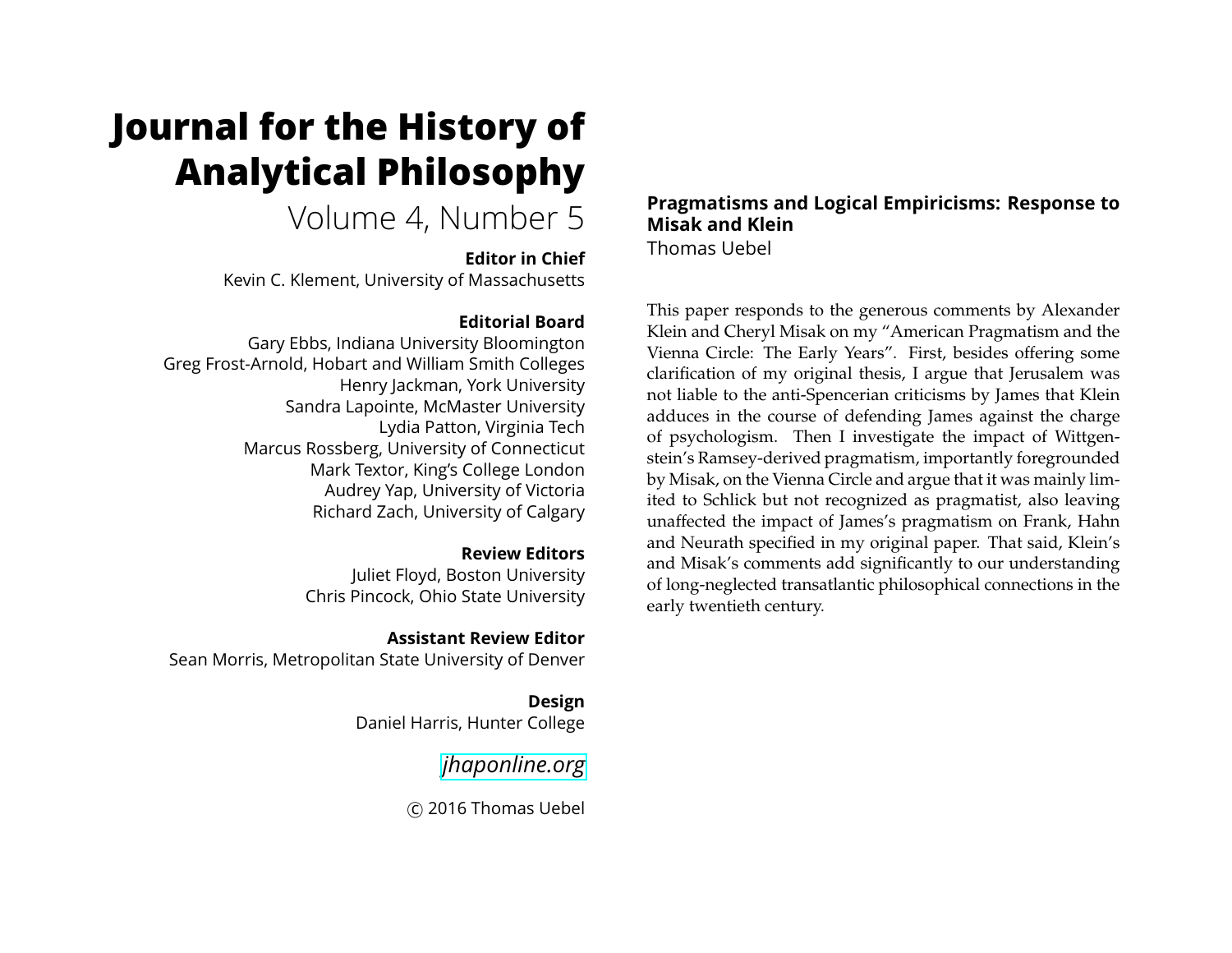#### **Pragmatisms and Logical Empiricisms: Response to Misak and Klein**

Thomas Uebel

#### **1. Introduction**

Let me say first of all that I am very grateful for the generous way in which Cheryl Misak and Alexander Klein have responded to my essay "American Pragmatism and the Vienna Circle: The Early Years" [\(2015,](#page-15-0) hereafter ["APVC"](#page-15-0)) and joined forces in exploring further important aspects of the longneglected *early* twentieth century cross-Atlantic interactions that my essay dealt with.<sup>[1](#page-1-0)</sup> So we learn that even a populist pragmatist is no more straightforward to interpret than early logical empiricists and that a pathway of influence into Viennese philosophy was forged even for a more concise pragmatist thinker who otherwise had been largely neglected in the first decades of the last century.

Klein focuses on the American pragmatist at the center of the story I tell, William James. It was the translation of his *Pragmatism* in 1908 that prompted a wide-ranging discussion among German-language philosophers in the years before World War I while Peirce and Dewey were almost entirely ignored. Important exceptions to the mostly hostile reaction to James were the young Philipp Frank, Hans Hahn and Otto Neurath, later members of the Vienna Circle, and [APVC](#page-15-0) set out to trace this longneglected connection between pragmatism and logical empiricism and begin to tease out some of its significance. Apart from instructive explorations of James, Klein's comments alert me to two potential misunderstandings of the case I tried to make: first, concerning the role that the reading of pragmatism as afflicted by psychologism played for its reception by Frank, Hahn and Neurath; second, concerning the role that verificationism played especially in Frank's reception of Carnap's *Aufbau*. The question arises whether reaching, as Klein does convincingly, a different conclusion concerning James's failings than Frank, Hahn or Neurath did, has significant effects on the story told in [APVC.](#page-15-0)

The American pragmatist at the center of Misak's account is Charles Sanders Peirce. Misak focuses on a different path of transmission of American pragmatist thought to Vienna, telling a parallel story of how Peircean pragmatism made its way, via Frank Ramsey's assimilation of his posthumous essay collection *Chance, Love and Logic* [\(1923\)](#page-14-0) and his criticism of the conception of thought and language developed in Wittgenstein's *Tractatus Logico-Philosophicus* [\(1922\)](#page-15-1) into the thought of Ludwig Wittgenstein himself and on from there. Misak's fascinating story raises anew the question whether and to what extent there is a need to distinguish different factions in the Vienna Circle in the 1930s and therefore to differentiate between the impact that pragmatism had upon them, and on logical empiricism as a whole in the long run.

#### **2. Pragmatism, Psychologism, Verificationism**

The version of psychologism at issue is the view according to which, as Wilhelm Jerusalem, the translator of *Pragmatism* into German put it, "even the most universal propositions of logic and mathematics are regarded only as sedimentations, as condensations of earlier experience" [\(1909,](#page-13-0) 809). The charge against it holds that whatever its merits as a casual-genetic account, the view has none as a normative one, namely as justifying the truth claims of logic and mathematics. As regards the leveling of such a charge against James, it is important to distinguish (a) what

<span id="page-1-0"></span> $1$ I am equally grateful to Sandra Lapointe for arranging this exchange.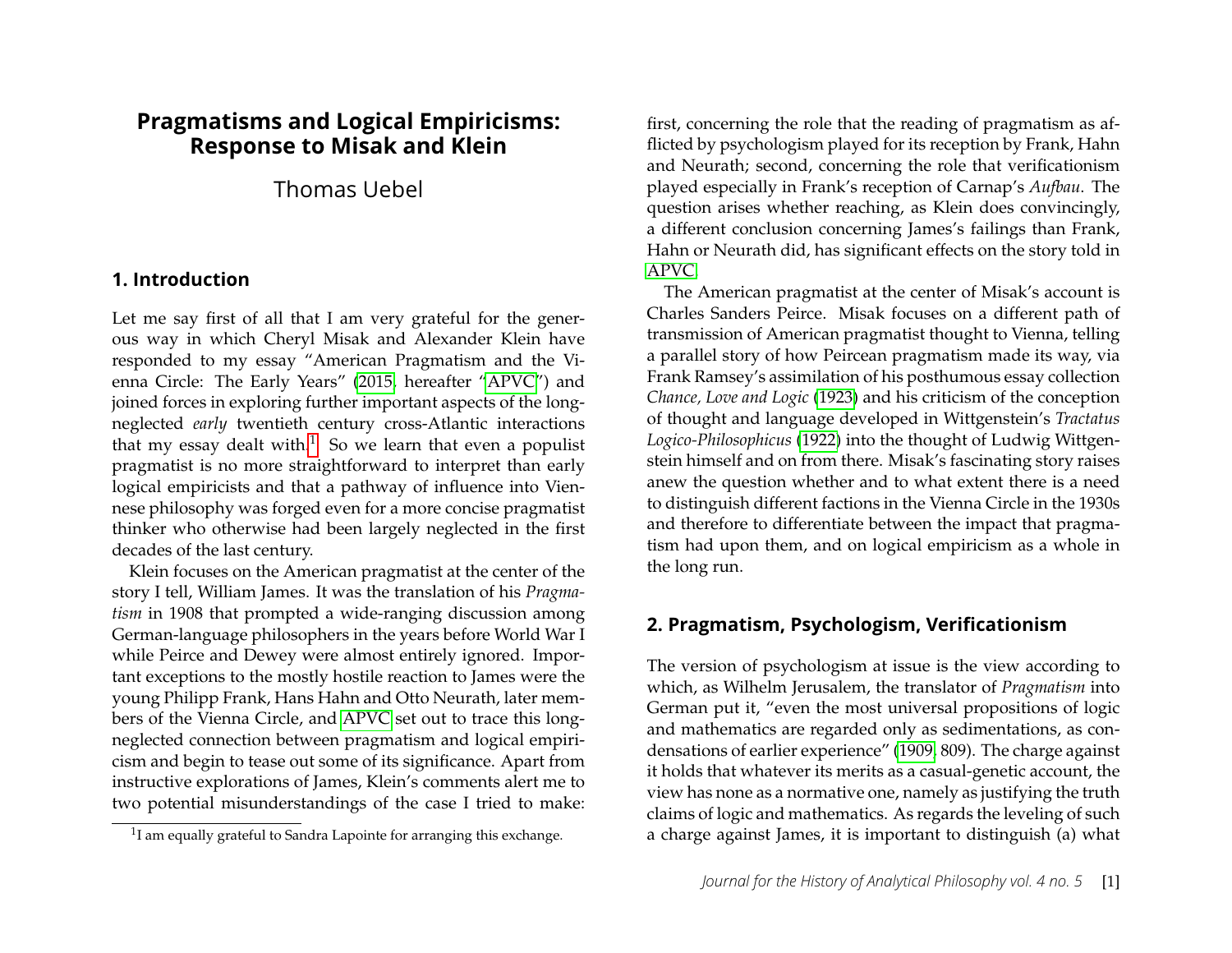the case was, (b) what the case was thought to be, and (c) when the case was considered by whom.

When Klein speaks of "Uebel's contention that William James advocated a form of pragmatism that was (or should have been) attractive to the so-called 'left wing' of the Vienna Circle, *but for* James's psychologism" [\(2016,](#page-14-1) 1), the suggestion seems to be that I claimed—very much along line (a) and, as Klein's citations indicate, in pretty distinguished company—that James's pragmatism was psychologistic. Elsewhere Klein is more cagey about this attribution but, in any case, I tried to remain non-committal about what James's own position really was. Thus I briefly documented the psychologism of Jerusalem and of the British pragmatist F. C. S. Schiller, indicated the neglect at the time still suffered by Peirce, and noted a passage or two from *Pragmatism* that *could* be read as indicating a psychologistic stance. More importantly, the story I tell only suggests that pragmatism very much along lines (b)—was *perceived* as psychologistic by Frank, Hahn and Neurath. I am happy, therefore, to learn from Klein that matters here as elsewhere are far more complicated than it first appears (more on this below).

Moreover, my story suggests—now addressing line (c)—that it was so perceived by them first as members of their early discussion group in the years from about 1907 to 1910, in the so-called "first" Vienna Circle. In later years, when they were members of the Vienna Circle proper around Schlick and constituted its so-called "left wing" (with Carnap), only Frank seems to have returned to reading James's *Pragmatism* while Hahn read Dewey's *Studies in Logical Theory* [\(1909\)](#page-13-1). (It was not until in his American exile Frank appears to have read still more widely in the pragmatist literature.) As the Feigl and Carnap quotations I adduced in [APVC](#page-15-0) make clear, in the years of the Vienna Circle proper the doctrines of American pragmatism were not studied by other members before the mid-1930s at best (with the limited exception of Schlick and the then-already emigrated

Feigl himself).<sup>[2](#page-2-0)</sup> It was Frank's, Hahn's and Neurath's *early* exposure to pragmatism—a largely-positively received exposure that distinguished them in the Vienna Circle (in his 1910 habilitation dissertation Moritz Schlick only criticized the pragmatic theory of truth)—that helps to account, so I claim, for the pragmatist strain one can discern in the thought of mainly Frank and Neurath throughout their philosophical careers.<sup>[3](#page-2-1)</sup>

Thus Klein gives me undeserved credit when he attributes to me "the excellent question why it took so long for the logical positivists to recognize commonalities with American pragmatism" [\(2016,](#page-14-1) 2). That was not my question. It is true that for Frank it took reading the *Aufbau* to realize that what the Vienna Circle was developing may count as a logical sharpening of pragmatist ideas, but my story does not place Hahn's, Frank's and Neurath's recognition of their own (partial) affinity with American pragmatism into the later 1920s. My question besides the over-arching one of whether there was before 1934 any non-negligible impact at all of pragmatism on the logical empiricism of Viennese provenance (note that I left the Berlin group out of my considerations)—was rather why it took so long for those logical positivists for whom such influence held true to *acknowledge* their commonalities with American pragmatism publicly and in print. This is where, for better or worse, the psychologism-charge plays its role.

My claim is also not that Wittgenstein's conception of logic helped Frank, Hahn and Neurath to recognize their pragmatist affinities—as Klein seems to have understood me [\(2016,](#page-14-1) 3) but that it helped them indirectly to consolidate their sympathies by showing how the perceived difficulty that pragmatism faced could be overcome. The importance of Wittgenstein's

<span id="page-2-1"></span><span id="page-2-0"></span><sup>2</sup>On Schlick and Feigl on C. I. Lewis, see note [4](#page-3-0) below.

<sup>&</sup>lt;sup>3</sup>Hahn, being concerned mainly with logic and mathematics and their epistemology, had fewer occasions to display his pragmatist sympathies, but see the quotes in [APVC.](#page-15-0)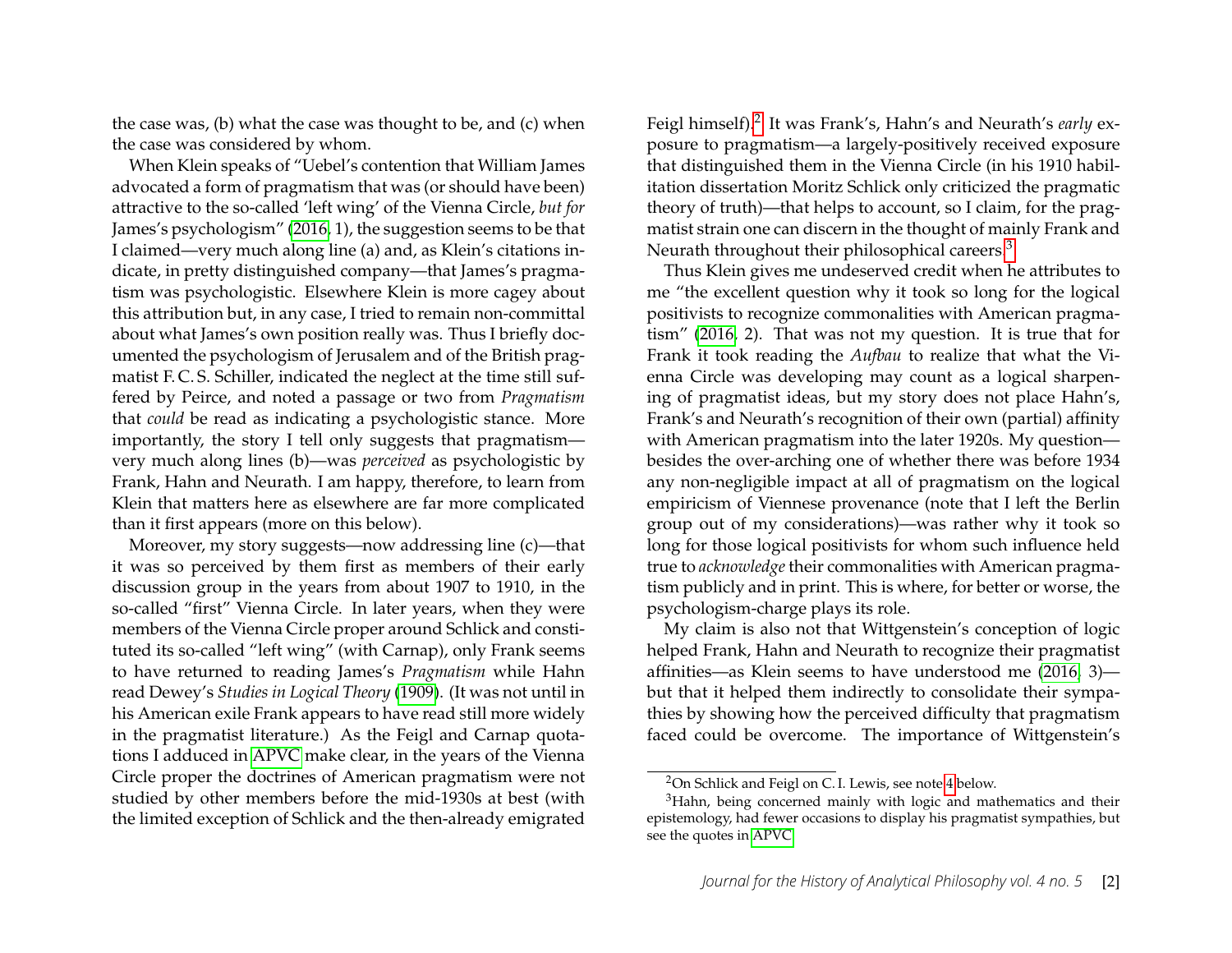conception of logic as tautologous complements that of Carnap's *Aufbau* which showed Frank how to make "logically precise" James's suggestive talk about meaning and so allowed the philosophers of the Vienna Circle to articulate what for Frank amounted to what might be called "pragmatism on their own terms". After all, the problem that had prevented (according to [APVC\)](#page-15-0) their earlier acknowledgment of pragmatism also had been their own as empiricists (given the inadequacy of Mill's epistemology of mathematics). Indeed, just as ultimately the left wing of the Vienna Circle was less interested in following Wittgenstein than in developing their own understandings, so Frank, Hahn and Neurath already early on were less interested in the development of pragmatism than in that of their own ideas. (As I noted in [APVC,](#page-15-0) they also did not care for the *Weltanschauung* that James promulgated.) Not surprisingly, therefore, C. I. Lewis's development of a pragmatic *a priori*, which Klein rightly points to, does not seem to have been noted by them by the time they were happy to sport their theoretical allegiance with pragmatism publicly and in print. (Schlick also made no reference to Lewis in print before his own response to "Experi-ence and Meaning" which Lewis had sent him in 193[4](#page-3-0). $^4)$ 

The mention of Carnap's *Aufbau* [\(1928a\)](#page-13-4) brings me to the second important issue raised by Klein (2, 17) that needs clarification. On Frank's own account [\(1949,](#page-13-5) 33), reading Carnap's *Aufbau* (and *Scheinprobleme*, [1928b/2003:](#page-13-6) see [APVC,](#page-15-0) 7) "reminded [him] strongly of William James' pragmatic requirement that the meaning of any statement is given by its 'cash value', that is, by what it means as a direction for human behavior." I also stated that "Frank's 'pragmatist' reading of the *Aufbau* is, in fact, a verificationist-positivist one" [\(APVC,](#page-15-0) 8). My footnote 29 then commented on the multifaceted question of the interpretation of Carnap's *Aufbau*, unfortunately too cryptically. Let me try to do better.

Of the many ways in which the term "verificationist" can be understood, Klein picks up the one that has bedeviled the interpretation of Carnap's *Aufbau*—indeed, of all Vienna Circle philosophies for far too long—namely its supposed attempt to put empiricism on a foundation of certainty. Having long argued against this reading myself, that is not the understanding of "verificationism" I have in mind. Indeed, footnote 29 asserts that "this positivist reading of the *Aufbau* did not adopt the strict or complete verificationism promoted by Wittgenstein" and explicitly contradicts Carnap's own retrospective account of the Aufbau as having aimed at certain foundations.<sup>[5](#page-3-1)</sup> I take it that Carnap's recollection in his autobiography reflects the foundationalist way the *Aufbau* was thought of temporarily in the Circle following the report of Wittgenstein's pronouncements of 22<sup>nd</sup> December 1929 (and I provided textual support). Footnote 29 does not, however, foreground the Kantian theme of concern with the possibility of objectivity as a (partial) motivation for Carnap, but claims that "Frank's verificationist reading of the *Aufbau* discounts its Kantian *origins* and puts its reduc-

<span id="page-3-0"></span><sup>&</sup>lt;sup>4</sup>In light of Klein's remarks on C.I. Lewis it may be noted that in December 1930 Feigl wrote to Schlick from Cambridge, MA, that he "took part" in his seminar on truth and thought his *Mind and the World Order* [\(1929\)](#page-14-2) "the best theory of knowledge within English literature", adding: "What Lewis means by pragmatism is hardly distinguishable from our positivism" (quoted from [Haller 2003,](#page-13-2) 123). It would seem that Schlick did follow up Feigl's implicit suggestion to have a look at Lewis's book for he referred to it in his posthumously published 1932 London lectures "Form and Content" [\(1938/1979,](#page-15-2) 336)—albeit only in relation to a notion of possible significance over and above what can be expressed structurally; Lewis's pragmatic *a priori* was not mentioned. On the other hand, one can see emerging here with Feigl yet another avenue of receptivity to pragmatist thought among Vienna Circle thinkers—beyond the ones pointed to by Misak and me and the still different one that holds for Carnap (on these see section [3](#page-6-0) below)—which reached maturity with his magisterial [\(1950\)](#page-13-3).

<span id="page-3-1"></span><sup>5</sup>Compare [Carnap \(1963,](#page-13-7) 57) with [Creath \(1982\)](#page-13-8). In rejecting Carnap's retrospective account in [Uebel \(1992,](#page-15-3) chap. 2) and [Uebel \(2007,](#page-15-4) chap. 2), I also agree, e.g., with [Friedman \(1992\)](#page-13-9).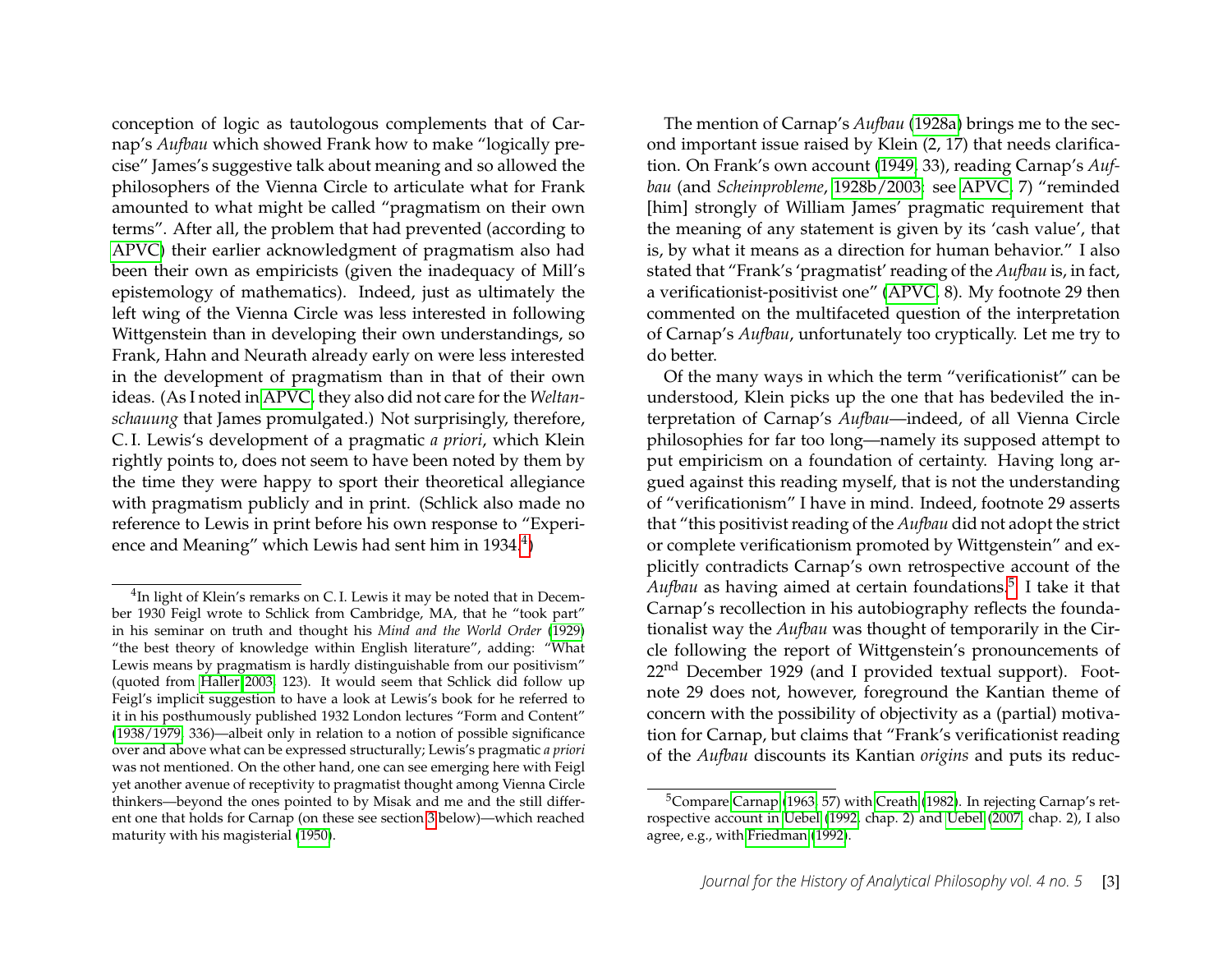tionist architecture at the service of positivist epistemology". I now realize that these last two words mislead: rather than prepare readers for Mach's slogan "Where neither confirmation nor refutation is possible, science is not concerned" [\(1883/1960,](#page-14-3) 587), discussed in the next section of [APVC,](#page-15-0) they put Klein and perhaps others in mind of the traditional foundationalist project misleadingly associated with the *Aufbau*. My point, rather, is that Frank's pragmatist cash-value reading places the reductionist analysis of scientific discourse into its basic, logically atomic constituents into the foreground, not the latter's supposedly foundationalist status. That the *Aufbau* pursued a hitherto-unseen—even hitherto-unimagined: even individual sense-data were constructed entities for Carnap—reductionism will not be disputed even by readers who see in that book an attempt to delineate the structural conditions that make scientific objectivity as much as possible. (That structuralism was essential to intersubjectivity was a point stressed in the Circle since [Schlick 1926.](#page-15-5))

Thus understood, no "irony" [\(Klein 2016,](#page-14-1) 17) lurks in the confrontation of James's quasi-conventionalism about *a priori* principles with the reductionism of the *Aufbau* as seen by Frank in a pragmatist light: the confrontation of Neo-Kantian frameworktheory with foundationalist empiricism should not be projected onto them. But this is not to say that my story is without irony. For instance, here in 1929 we see Frank saving pragmatism from vagueness by rendering the pragmatic maxim logically precise, but little more than twenty years later the very same Frank responded to the troubled history of attempts to give necessary and sufficient conditions for the concept of cognitive significance by recommending that it be understood informally and "pragmatically"! (For more details see [Uebel 2011.](#page-15-6)) Nor do I wish to deny that Frank, Hahn and Neurath did not get the full measure of James. (The same seems to be true, incidentally, of their reading of Duhem which simply disregarded his metaphysics: like the young men on a mission that they were, they only picked up what they found useful for their cause.)

Klein's argument that regarding James as a psychologistic thinker amounts to misreading him is well supported. I must note, however, that it takes Klein's considerable exegetical expertise to make the case. Apart from passages from *Principles of Psychology* [\(1890\)](#page-13-10), which they may have read earlier, Klein relies to a large extent on texts of James's that Frank, Hahn and Neurath are most unlikely to have read. (James's arguments against Spencer's unacknowledged naturalistic fallacy would seem to belong to these.) Klein himself also noted (16, note 36) that James's proto-conventionalism in the last chapter of *Principles of Psychology* missed "what would become a hallmark of mature conventionalism", namely the recognition that stipulative definitions cannot be true. As one can also see from Klein's quotations, this omission still features in the less than straightforward *Meaning of Truth* [\(1909\)](#page-13-11), indeed was compounded there by the denial of the objectivity of truth. While this does not render the diagnosis of psychologism correct, it nevertheless shows that discerning James's proto-conventionalism (and his implicit response to the psychologism issue) would have been no easy task even for readers who, unlike Frank, Hahn and Neurath, looked beyond his *Pragmatism* itself and so makes arriving at their diagnosis at least understandable.<sup>[6](#page-4-0)</sup>

Klein's exegesis of James's actual attitude is highly instructive then, but apart from correcting Frank's, Hahn's and Neurath's attribution leaves my story unaffected. That Jerusalem and Schiller on one side and James on the other should have disagreed about psychologism despite surface similarities gains support from Klein's analysis of James's stance towards Herbert

<span id="page-4-0"></span> $^6$ It may also be noted that it remains difficult to see just how James's quasiconventionalism manages to account for the validity of logic and mathematics, especially so since Poincaré himself did not so extend his own fully blown conventionalism and Carnap's logical pluralism still belonged to the distant future.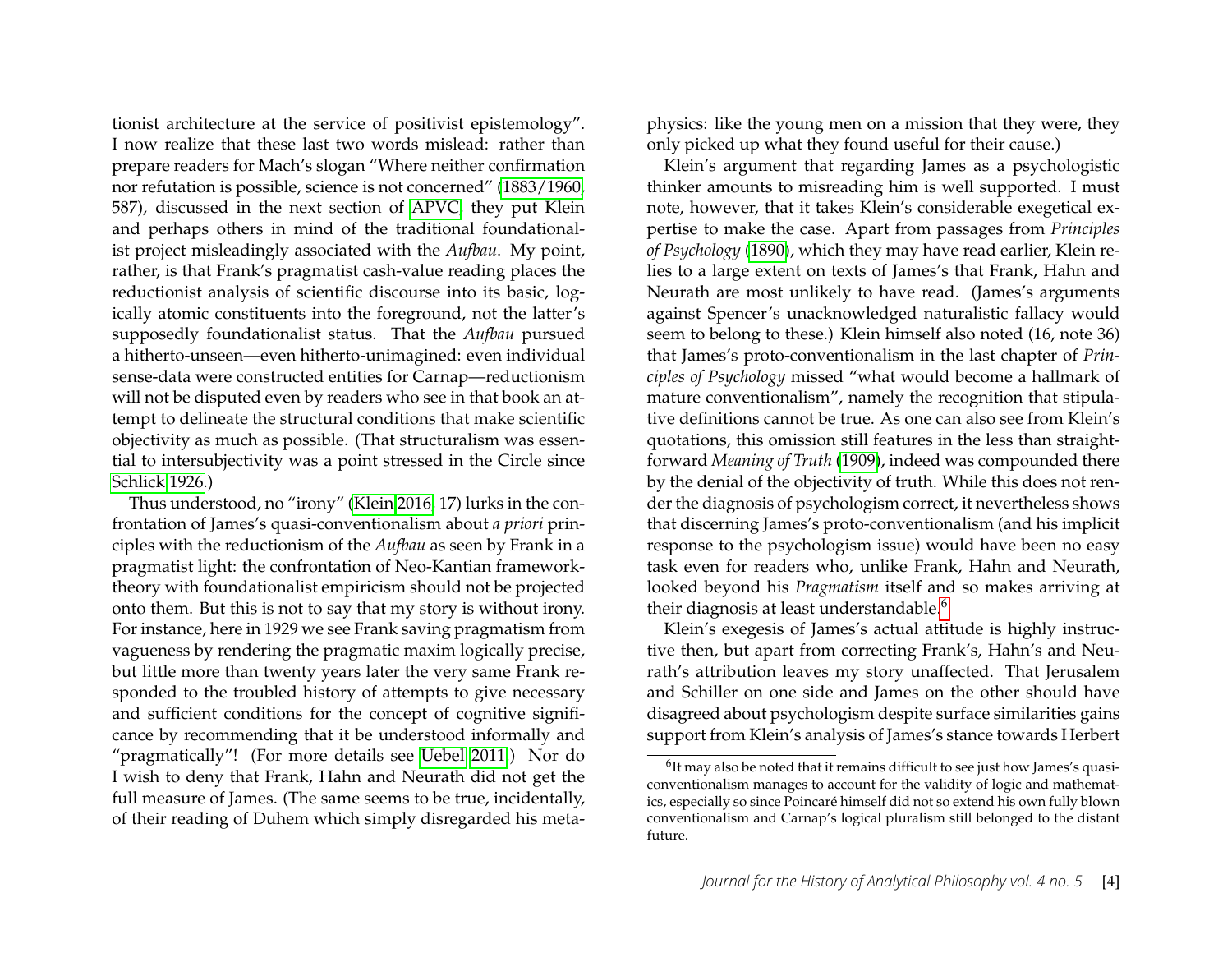Spencer's evolutionism. Yet matters get more complicated even here. Jerusalem also criticized Spencer. While he was deeply impressed by what he called Spencer's "biological method", the principle to consider psychological phenomena in their functional role for survival, and employed it widely in his own psychological theorizing, Jerusalem also came to criticize Spencer's one-sidedness:[7](#page-5-0)

Our psyche is not merely an adaptation to the environment. Our minds possess a creative force which is capable not only to respond to the impression from outside with suitable measures for the maintenance of life, but also to work on them within itself and to build from them new structures that live their own life. In this, however, the social life of humans also plays an exceedingly important role. [\(Jerusalem 1923,](#page-14-4) 23)

There is little reason to think therefore that Jerusalem must have regarded the most general propositions of logic and mathematics as sedimentations of "perceptual" experience [\(Klein 2016,](#page-14-1) 17). Jerusalem saw himself as working along anthropological lines of thought introduced by Durkheim's concept of collective representations and later explored by Levy-Bruhl. With his evolutionism being as much cultural as it was genetic, he had much greater leeway in understanding how "experience" justified logic and mathematics than Spencer. (A similarly culturalist point, but without reference to Durkheim and his school, would seem to hold, incidentally, about Mach's evolutionist psychologism.<sup>[8](#page-5-1)</sup>) In consequence, Frank's, Hahn's and Neurath's rejection of psychologism did not have to depend on taking its proponents to be more or less naïve Milleans—already Jerusalem does not qualify—but rather depended on the implausibility of accounting for the validity of logic and mathematics in empirical terms at all.

Having mentioned Mach I should also emphasize what [APVC](#page-15-0) only mentioned in passing, namely that the pragmatic strand in the thought of Frank, Hahn and Neurath owes much to his ideas as well, as did James's own views early on, as his first biographer noted [\(Perry 1936,](#page-14-5) 463). But one can go still beyond calling Mach "an important forerunner of pragmatism" [\(Perry 1936,](#page-14-5) 579). From *History and Root of the Principle of the Conservation of Energy* onwards Mach characterized scientific theories as economical representations of an otherwise unsurveyable multitude of singular facts, directly or indirectly conditioned by practical interests. For him even "the choice of fundamental facts is a matter of convenience, history and custom" [\(Mach 1872/1911,](#page-14-6) 57). By the time James visited him in Prague, Mach, in lectures [\(1882\)](#page-14-7) and the then forthcoming *The Science of Mechanics* [\(1883/1960\)](#page-14-3), had begun to stress the evolutionary origin of this interest-relativity, and in his last book, *Knowledge and Error* he summarized his view as follows: "Scientific thought arises out of ordinary thought, and so completes the continuous series of biological development that begins with the first simple manifestation of life" [\(1905/1976,](#page-14-8) 1). (Like Jerusalem, Mach avoided fallacious Spencerian shortcuts by stressing the need for social cooperation; see [Mach 1905/1976,](#page-14-8) 61.) Elsewhere I argued that "Mach's 'positivism' was indeed a 'pragmatism' as

<span id="page-5-0"></span> $7$ This comment does not yet appear in the first edition of 1899, but the first two sentences express convictions basic to his explorations in psychology since the early 1890s. The necessary social background for cognitive evolution was first mooted in 1897 and extensively explored since 1909. For more detail, see [Uebel \(2012\)](#page-15-7). Incidentally, Jerusalem also criticized Spencer's "too narrow version" of the concept of life [\(1923,](#page-14-4) 126), echoing James's criticism of his definition of mind.

<span id="page-5-1"></span> ${}^{8}$ If it be asked, reasonably enough, why Mach's psychologism did not lead Frank, Hahn and Neurath to disown their Machian heritage, the an-

swer would be that that would have left them without a local scientificphilosophical tradition to build on. (Boltzmann fared no better on the psychologism issue: see [Uebel 2014.](#page-15-8)) That the standard bearers of the tradition they saw themselves building on were themselves so afflicted may also account for their silence on the entire matter until they had their Wittgensteinian solution to offer.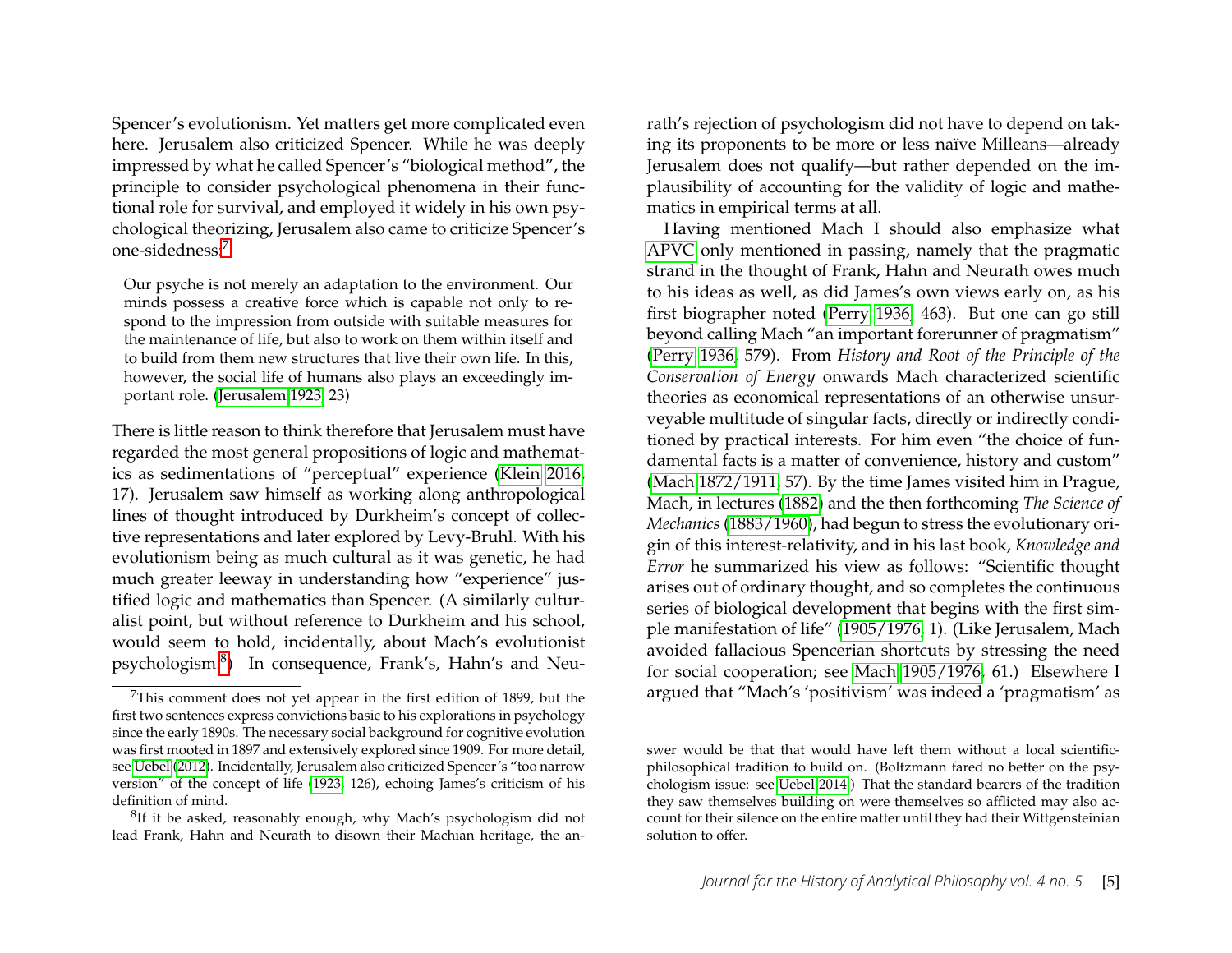far as science was concerned".<sup>[9](#page-6-1)</sup> It is not surprising therefore that what I called Mach's "slogan" above—which Mach apparently arrived at on independent grounds—came close to what James called "Peirce's principle" and further explicated as "the pragmatic maxim". "Having been brought up in a Machian tradition" [\(Neurath 1946/1983,](#page-14-9) 230), Frank, Hahn and Neurath were therefore well prepared for their early encounter with James's *Pragmatism*; indeed, without having been so primed they might well have disregarded his views altogether, like so many of his academic readers in Central Europe at the time.

As the reception of American pragmatism by Frank, Hahn and Neurath was neither unconditioned nor unconditional, it may be wondered why it should be considered newsworthy at all. Here too I agree with Klein that it can only help to realize that there was greater interaction between the different schools of early twentieth century philosophy than is commonly presumed. One upshot of my story is that in looking for influences on logical empiricism we must not only look, as tradition has it, to positivism and empirio-criticism or, as has been urged more recently, to different Neo-Kantianisms still flourishing at the time, but also to American pragmatism, and in addition realize that Mach's positivism was strongly pragmatist as well.

#### <span id="page-6-0"></span>**3. Pragmatism, Logical Atomism and Hypotheses**

Misak centers her story of pragmatism's route to Vienna on the logical atomism of Wittgenstein's *Tractatus* and Ramsey's Peirce-inspired critical reaction to it. The crucial point is Ramsey's account of open or universal generalizations which, he claimed, were not to be analyzed as potentially infinite sets of conjunctions of singular statements but rather express, when affirmed, the adoption of mental habits, of expectations of how objects that fall under the subject term will behave on future occasions. "This is a kind of pragmatism: we judge mental habits by whether they work" [\(1931/1990,](#page-14-10) 93). Ramsey's pragmatism focuses on beliefs as tools for action, as opposed to vehicles of ideal representation of the sort pursued by logical atomists, like Wittgenstein in the *Tractatus*. Wittgenstein's later and often commented-upon references to the criticisms Ramsey made of his early work find their proper focus here, Misak argues convincingly.

Wittgenstein's notebooks from 1929–1930 indicate—it may be added: with much greater depth than the remarks available in Waismann's notes of Wittgenstein's conversations with Schlick and himself—that already at that time the *Tractatus*-project was shaking at its very foundations. The truth-functional analysis of molecular propositions in terms of their atomic constituents was coming increasingly under attack. Universal propositions turned out to be not propositions at all but "hypotheses": their being strictly unverifiable demanded an altogether different conception of what makes for meaningfulness in language. What was required was not the analyzability of underlying deep structures so as to bring the truth conditions of atomic propositions to bear on our everyday speech, but an account that explicated the openness of our linguistic understanding of universal statements by the idea that they induce expectations for the future. Ramsey's criticism can thus be seen as, in so many words, starting off Wittgenstein on his path to think of meaning as use. This, Misak argues, is a deeply pragmatist conception not merely in terms of content but also in its provenance.

Importantly so for present purposes, the alternative conception of universal generalizations as laws for constructing propositions was then transmitted further to Schlick and Waismann and the Vienna Circle generally. To be sure, Wittgenstein's path

<span id="page-6-1"></span> $9$ I also added, for better or worse, that in just this respect, James's version had little to add; see [Uebel \(2014\)](#page-15-8). See [Ferrari](#page-13-12) [\(2016\)](#page-13-12) for a stronger reading of James's influence.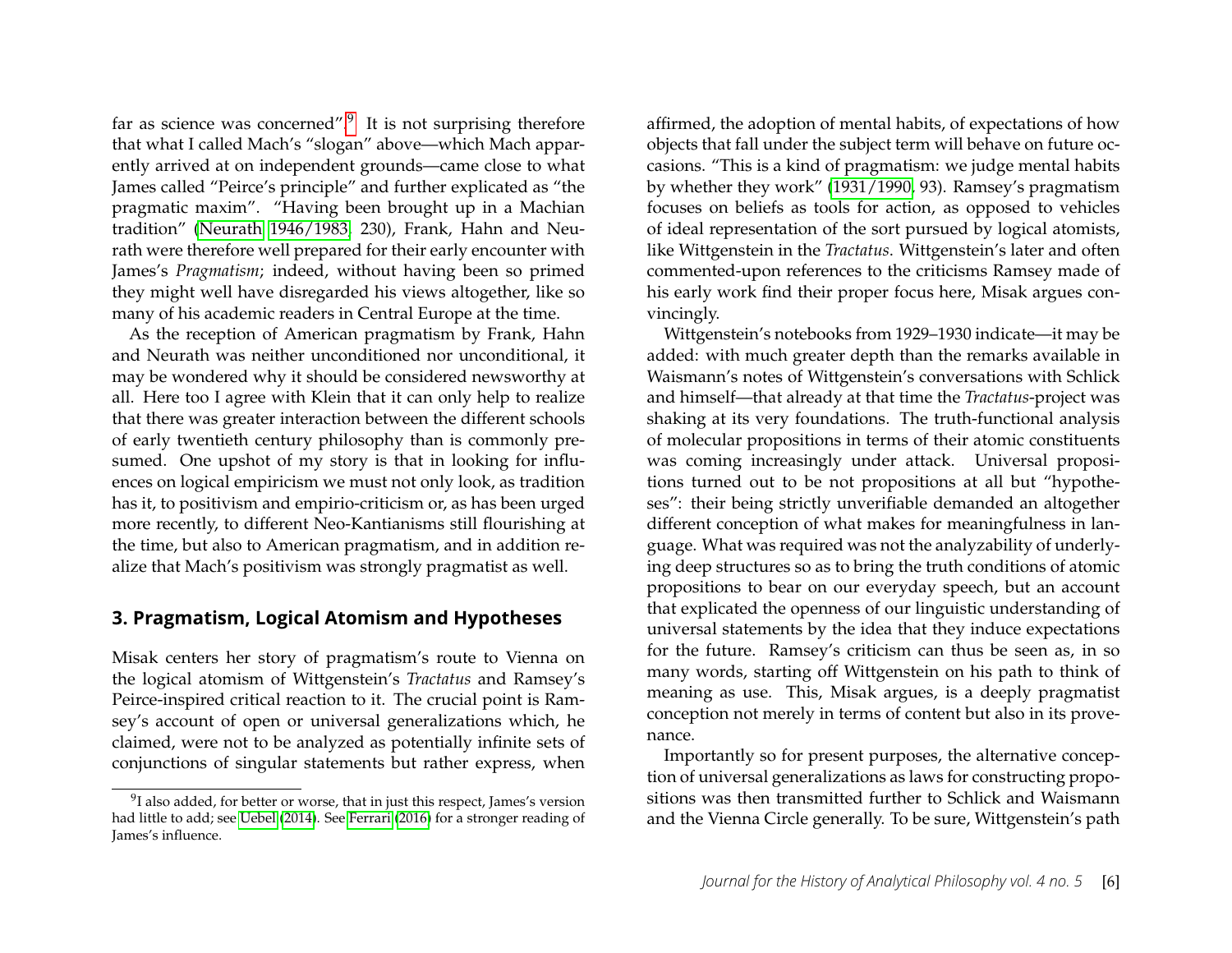from the point of the initial impact of Ramsey's criticism on-wards was not straightforward and Misak warns about this.<sup>[10](#page-7-0)</sup> But what's crucial here is not only how much Wittgenstein "wavered", but also what his Viennese interlocutors were able to make of the changes he was initiating. Moreover, there is the question of which members of the Circle could appreciate the developments for reports of which, being excluded from the conversations, they depended exclusively on Schlick and mostly Waismann. Some like Neurath were suspicious of Tractarian metaphysics from the start, others like Carnap found themselves alienated by an unfortunate priority dispute.<sup>[11](#page-7-1)</sup> But even of Schlick and Waismann it can be doubted that they understood themselves to be led into pragmatist territory. Let's consider this matter more closely as it will point to a partial resolution of a difficulty Misak's story faces with regard to the third step of the importation of Peircean pragmatism into Europe.

Misak grounds her case for Wittgenstein's pragmatism by refering to passages from MS 107 dating from 25<sup>th</sup> November 1929 and  $20<sup>th</sup>$  January 1930 that are highly revealing and worth repeating. On the first of these dates Wittgenstein writes:

All that's required for our propositions (about reality) to have sense is that our experience *in some sense or other* either tends to agree with them or tends not to agree with them. That is, immediate experience need confirm only something about them, some *one* facet of them.

On the second of these he writes:

Sentences—that is, what we ordinarily call so: the sentences of our everyday use—seem to me to work differently from what in logic is meant by propositions, if there are such things at all.

And this is due to their hypothetical character. Events do not seem to verify or falsify them in the sense I originally intended—rather there is, as it were, still a door left open. Verification and its opposite are not the last word.

When I say "There is a chair over there", this sentence refers to a series of expectations. ... If some of these expectations are disappointed, I will see it as proof for retaining that there was no chair there.

Here one sees how one may arrive at the pragmatist conception of true and false: A sentence is true as long as it is useful.

Every sentence we utter in everyday life appears to have the character of an hypothesis.

The point of talking of sense-data and immediate experience is that we are looking for a non-hypothetical representation.

But now it seems that the *representation* loses all its value if the hypothetical element is dropped, because then the proposition does not point to the future any more . . . [12](#page-7-2)

Here Ramsey's pragmatist challenge is clearly borne out. Note that, as Misak points out, Wittgenstein extended it beyond open generalizations to "hypotheses in general", that is, to be precise, to all statements about the external world in general.<sup>[13](#page-7-3)</sup>

Yet in between, on 22<sup>nd</sup> December, Waismann recorded Wittgenstein at Schlick's house as follows. Following comments that echo part of his manuscript notes of 25<sup>th</sup> November (i.e. "essentially we have only one language, and that is the everyday

<span id="page-7-1"></span><span id="page-7-0"></span> $10$ See also footnote 8 in [McGuinness](#page-14-11) [\(1967/1979,](#page-14-11) 45).

 $11$ For an assessment of the misnamed priority dispute between Wittgenstein and Carnap, see, e.g., [Stern](#page-15-9) [\(2007\)](#page-15-9).

<span id="page-7-2"></span><sup>12</sup>Quoted from [Misak \(2016,](#page-14-12) 10, 8–9), orig. emphasis. Wittgenstein used "Satz" throughout: see MS 107, 205 and 247–48 in [Wittgenstein](#page-15-10) [\(1999,](#page-15-10) 118, 174). The first passage and the last sentence of the second one can also be found in the typescript that Wittgenstein left with Russell in early May 1930, known to posterity as *Philosophical Remarks*: see [\(1964/1974,](#page-15-11) 282–83).

<span id="page-7-3"></span> $13E$  Epistemologists take note: here Wittgenstein is most clearly still beset by the conception of the priority of experiential knowledge over knowledge of the world, an assumption the abandonment of which is essential to his (much) later contextualism. For the wider implications of this, see [Williams \(1991\)](#page-15-12).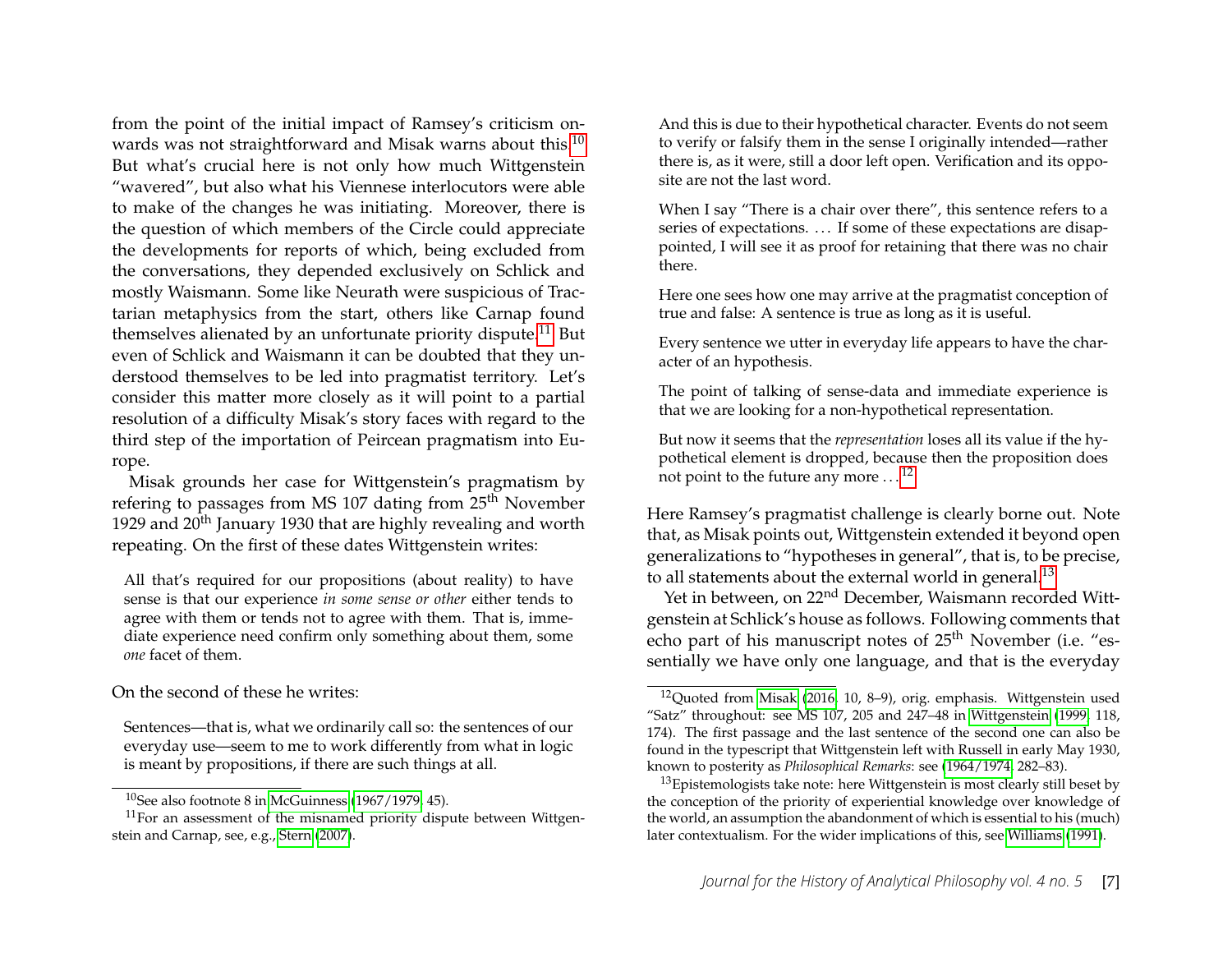language") he also says, under the subheading "The Sense of a Proposition is its Verification":

There are two conceptions here. One of them says that however I set about it, I shall never be able to verify the proposition completely. A proposition always keeps a back-door open, as it were. Whatever we do, we are never sure that we were not mistaken. The other conception, the one I want to hold, says, "No, if I can never verify the sense of a proposition completely, then I cannot have meant anything by the proposition either. Then the proposition signifies nothing whatsoever." [\(McGuinness 1967/1979,](#page-14-11) 45,  $(47)^{14}$  $(47)^{14}$  $(47)^{14}$ 

Clearly, according to the conception which Wittgenstein says he wants to hold, hypotheses would be utterly meaningless, contrary to what only weeks before and weeks after he stated our mastery of the ordinary everyday language demands!<sup>[15](#page-8-1)</sup>

During his next visit to Vienna, on 22<sup>th</sup> March 1930, Wittgenstein affirmed to Schlick his continued preoccupation with the immediately given in so far as it provides "the ultimate point beyond which you cannot advance" [\(McGuinness 1967/1979,](#page-14-11) 97). But at least now he was able to offer what could be taken as a bridge between what is strictly verifiable and hypotheses: "An hypothesis is not a statement but a law for constructing statements." (The claim "a hypothesis is a law for constructing propositions" first emerged in a manuscript entry dated 4<sup>th</sup> February 1930.<sup>[16](#page-8-2)</sup>) This was explained to Schlick as follows: "A natural law cannot be verified or falsified. Of a natural law you can say that it is neither true nor false but 'probable,' and here 'probable' means: simple, convenient. A statement is true or false, never probable. Anything that is probable is not a statement." And once again Wittgenstein concluded: "The equations of physics can neither be true or false. It is only the findings in the course of a verification, i.e. phen $\langle$ omenological $\rangle$ statements that are true and false" [\(McGuinness 1967/1979,](#page-14-11) 100–101, orig. amend.).<sup>[17](#page-8-3)</sup> Unfortunately, Wittgenstein left it utterly unclear how both everyday hypotheses and the equations of physics could be understood so that the instructions implicit in them could be followed. Moreover, again it is clear that Wittgenstein had not yet abandoned the Tractarian conception of language.

Note also that, at least according to Waismann's notes, Wittgenstein did not explain to him or Schlick that hypotheses created expectations: he did not spell out how "physics" expressed what he called "its relation to the future", unlike in his manuscripts where the claim that "a hypothesis is a law for constructing propositions" was immediately followed by "One could also say: An hypothesis is a law for constructing expectations. A proposition is, so to speak, a section of a hypothesis at a certain point".[18](#page-8-4) Only on 4th January 1931 Wittgenstein elaborated for Schlick his bare hint in a previous discussion on 22<sup>nd</sup> March—"What we observe are always merely 'sections' through the connected structure of the law"<sup>[19](#page-8-5)</sup>—by explaining

<span id="page-8-1"></span><span id="page-8-0"></span><sup>14</sup>Again, Wittgenstein used "Satz".

 $15$ It will not do to suppose that Waismann made a mistake: the demand for strict ("definitive") verification was reiterated by Wittgenstein in MS 107, 250 on 21st January 1930: see [Wittgenstein \(1999,](#page-15-10) 176). This remark appears also in [Wittgenstein](#page-15-11) [\(1964/1974,](#page-15-11) 283).

<span id="page-8-2"></span><sup>&</sup>lt;sup>16</sup>Wittgenstein used "Sätze"; see MS 107, 283 in [\(1999,](#page-15-10) 193); the passage can also be found in [\(1964/1974,](#page-15-11) 285). This phrase does not occur in Waismann's notes of the discussions with Wittgenstein during December 1929 and January 1930. Misak [\(2016,](#page-14-12) 9) cites two occurrences of the phrase from Wittgenstein's lectures in Cambridge, Easter Term 1930.

<span id="page-8-4"></span><span id="page-8-3"></span><sup>&</sup>lt;sup>17</sup>Waismann used "Aussage" and "Aussagen".

<sup>18</sup>MS 107, 283 in [Wittgenstein \(1999,](#page-15-10) 193). For the role of expectations (in connection with hypotheses), compare [McGuinness \(1967/1979,](#page-14-11) 101) with MS 107, 248–253 in [Wittgenstein \(1999,](#page-15-10) 175–77). Talk of expectations is also much reduced in the typescript for Russell and even more so in all three versions of the so-called "Big Typescript" (T 213), but the addition "One could say . . . " is preserved in all of them; see [\(1964/1974,](#page-15-11) 285), [\(2000,](#page-15-13) 87) and [\(2003,](#page-15-14) 94/94e).

<span id="page-8-5"></span> $19$ [McGuinness](#page-14-11) [\(1967/1979,](#page-14-11) 100). Compare MS 107, 253 in [Wittgenstein](#page-15-10) [\(1999,](#page-15-10) 177), and [\(1964/1974,](#page-15-11) 284) as well as [\(2000,](#page-15-13) 87) and [\(2003,](#page-15-14) 94/94e): "If our experiences produce points on a straight line, the proposition that these experiences are various sections of a straight line is a hypothesis."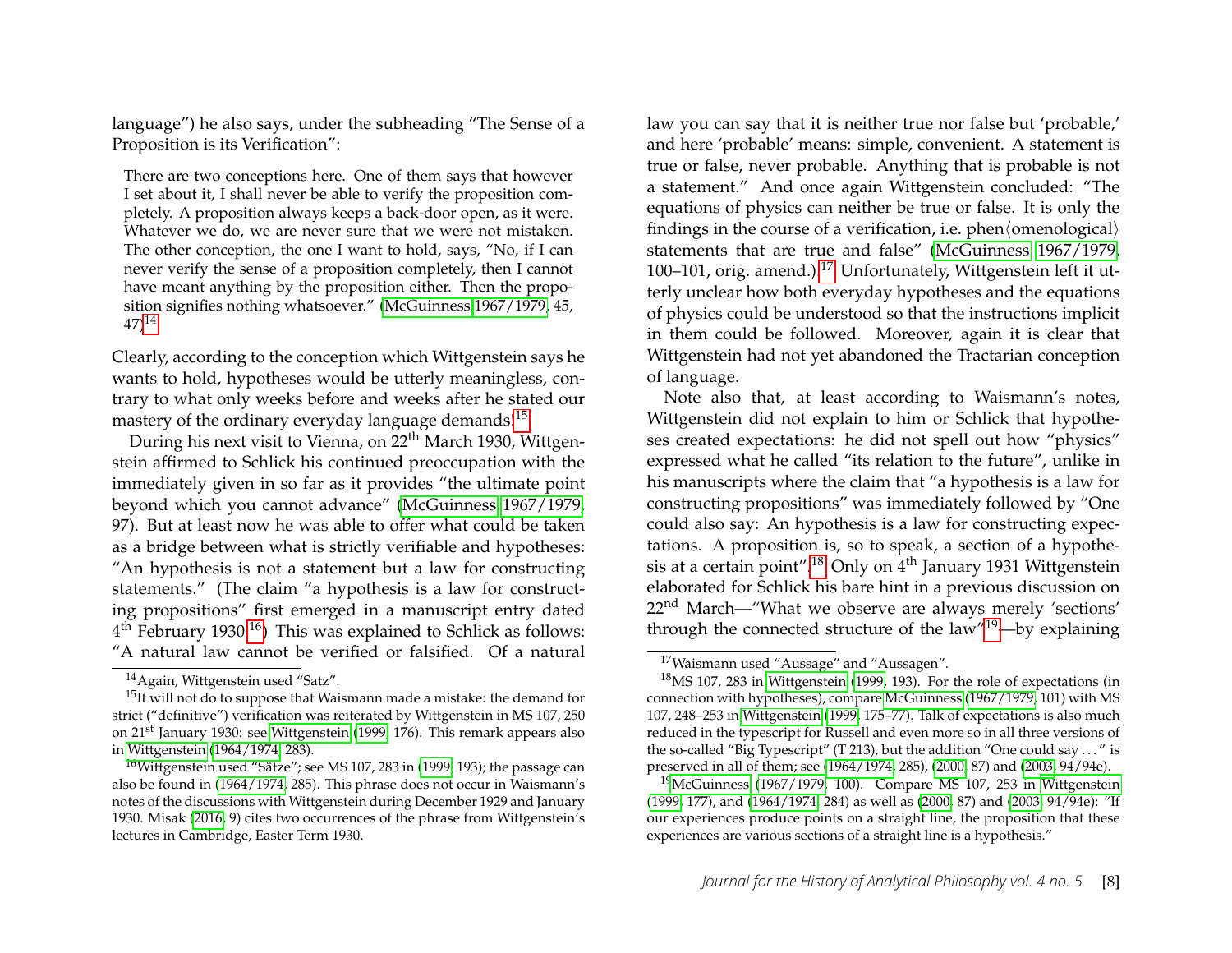that "[t]he hypotheses of physics are constructed in such a way that they connect a very great number of experiences of different kinds. ... Phenomena are different 'aspects' connected by an hypothesis" [\(McGuinness 1967/1979,](#page-14-11) 160–61).[20](#page-9-0)

By 9th December 1931 matters seem to have settled. "I used to believe", he said to Waismann about the *Tractatus*, "that it is the task of logical analysis to discover the elementary propositions, and that was quite correct too. It was clear to me that here at any rate there are no hypotheses . . . Yet I did think that the elementary propositions could be specified at a later date." Just that "dogmatism" of analyzing language so that later "we can hit upon something that we today cannot yet see" Wittgenstein now rejected:

The truth of the matter is that we have already got everything, and that we have got it actually present; we need not wait for anything. We make our moves in the realm of the grammar of our ordinary language and this grammar is already there. Thus we have already got everything and need not wait for the future. [\(McGuinness 1967/1979,](#page-14-11) 182–83)

Depth analysis was replaced by "perspicuous representation". The contrast between propositions and hypotheses was recast: no longer was it a case of one belonging to language proper and the other one not. As Wittgenstein put it on 1<sup>st</sup> July 1932: "An hypothesis differs from a proposition in virtue of its grammar. It is a different grammatical structure" [\(McGuinness 1967/1979,](#page-14-11) 210). But importantly, both belonged to the same language.

The overall trajectory of Wittgenstein's development is well known. I recall the related stages of his distinction between hypotheses and propositions here for two reasons. First, to note what an eye-opener Misak's account of the pragmatic Wittgenstein can be. Second, to note that a complication arises for her account of the transmission of American pragmatism to the Vienna Circle which requires an amendment.

Note that, as recorded by Waismann, in his conversations with him and Schlick, Wittgenstein never mentioned any pragmatist provenance of his ideas (as he did at least once in MS 107 on  $20<sup>th</sup>$  January 1930) nor elucidated the pragmatist point of his account of hypotheses in terms of the action-oriented formation of expectations they afford. Importantly therefore, for the members of the Vienna Circle the very phenomenon addressed by Wittgenstein—the impossibility to verify hypotheses conclusively—told a deficit story. The demotion of universal generalizations, however empirically grounded, from the domain of cognitively significant statements represented a rather embarrassing price to be paid for Wittgenstein's strict verificationist theory of meaning (as he articulated it to Schlick in 1929– 30, see above). Indeed, it was the rejection of the, for them, unnecessary imposition of such limitations that constituted the beginning of the so-called left wing of the Circle and motivated their self-conscious attempt to "liberalize empiricism" [\(Carnap 1963,](#page-13-7) 57). About the very same phenomenon, however, Wittgenstein had entirely different ideas. For him, hypotheses opened the path to an altogether different conception of meaning from that of the *Tractatus*, ultimately to meaning as use. Now if we stand far enough away from it, we can even see a similarity in intent or direction between Wittgenstein and the left wing of the Circle, but close up none was discernible. Put overly crudely, while for Wittgenstein Carnap and his colleagues appeared simply to switch from one formalism to another whereas the point was get beyond formalisms altogether, for them in turn, Wittgenstein seemed to lose himself in vagaries of phenomenology and the refusal to theorize. Schlick

<span id="page-9-0"></span> $20$ There do not seem to be parallels to this passage in the manuscript volumes, but two entries of  $18^{th}$  and  $21^{st}$  August 1930 speak to the idea here expressed (and link back also to the comment of 25<sup>th</sup> November 1929): "It's always facets of a hypothesis that are verified." "When this facet of a hypothesis is laid alongside reality, the hypothesis turns into a proposition." See MS 109, 19 and 26 in [Wittgenstein](#page-15-10) [\(1999,](#page-15-10) 13, 16) as well as [\(1999,](#page-15-10) 88-89) and [\(2003,](#page-15-14) 96/96e).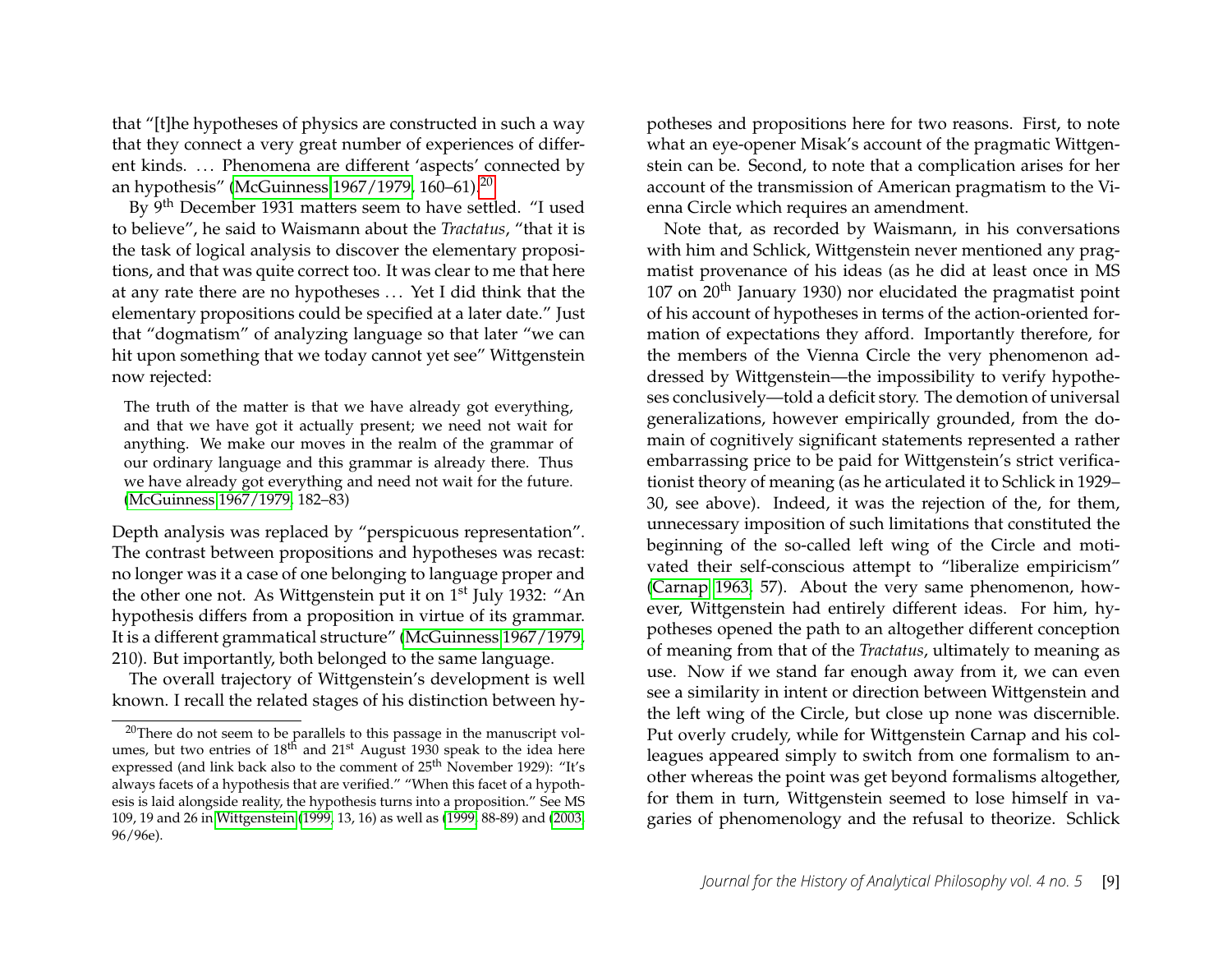came to respond differently in the end but he started out in a similar position.

Schlick applied Wittgenstein's pronouncement that meaningfulness demands complete verification straight away to scientific discourse, to singular and to general causal claims. Thus he wrote in an important paper of his from 1931: from the fact that "final verification is impossible ... we gather that a causal claim by no means has the logical character of an *assertion*, for a genuine assertion must allow of verification" [\(Schlick](#page-15-15)  $1931/1979$ , 187, orig. emphasis).<sup>[21](#page-10-0)</sup> Schlick glossed over the difficult question now arising concerning the semantic status of universal statements by quoting Wittgenstein to the effect that a law of nature represents "a prescription for the making of assertions" [\(Schlick 1931/1979,](#page-15-15) 188) and then sought to render harmless this rather puzzling doctrine by reminding his readers: "As we know, it is possible to test only the individual statements that are derived from a law of nature" [\(Schlick](#page-15-15) [1931/1979,](#page-15-15) 188). Note that for this to be true testing must be understood to require strict verifiability, and then the claim not only loses its common sense appeal but also conflicts with Wittgenstein's view that all external world statements (and so all causal claims) are to be regarded as hypotheses. But let that go. What's notable most of all is that Schlick, representative in this for the whole of the Circle, interpreted Wittgenstein's claims solely in the framework of (natural) science. That Wittgenstein, as recorded by Waismann, did not speak of "expectations" raised by hypotheses but only that they allow different "aspects" of their subject matter to be illuminated explains why the members of the Circle found barred their access to the psychological dimension of hypotheses that made for the link with pragmatism.

Now the left wing of the Circle, as noted, quickly changed direction. By 1931, when he was writing "The Elimination of

Metaphysics by the Analysis of Language", Carnap had abandoned strict verificationism and returned to the more liberal version he had outlined earlier in *Pseudoproblems*; in lectures of 1932 Hahn followed suit and Neurath, Carnap remembered, "had always rejected the alleged rock bottom of knowledge". $^{22}$  $^{22}$  $^{22}$ Note here that these moves were made in direct *opposition* to Wittgenstein: not only did the members of the left wing not recognize the pragmatism behind Wittgenstein's pronouncements about hypotheses, but they actually rejected the position to which it had led him. In fact, their "liberalization of empiricism" was part of the far-reaching reconceptualization of the role of philosophy in unified science that was demanded by Neurath's forceful criticism of the *Aufbau's* methodological solipsism (and of the epistemic priority thesis of experiential over physical knowledge generally), a reconceptualization at least partially achieved over the course of the so-called protocol sentence debate with Carnap and Schlick throughout the first half of the 1930s.<sup>[23](#page-10-2)</sup> But the origins of Carnap's pragmatism, while aided and abetted in its Viennese development by Neurath's naturalism, lie still elsewhere, in his youthful fascination with the fictionalism of Hans Vaihinger, but that is another story.<sup>[24](#page-10-3)</sup> As regards the pragmatism of Frank, Hahn and Neurath, of course, its independence from the line of transmission via Ramsey and Wittgenstein is plain. Frank's 1929 Prague conference address which gave such unusual prominence to James (see [APVC\)](#page-15-0) was given in September, two months *before* Wittgenstein recorded his response to Ramsey's pragmatist challenge in MS 107 and more than half a year before Wittgenstein communicated his resultant views on hypotheses to Schlick and Wais-

<span id="page-10-1"></span><sup>&</sup>lt;sup>22</sup>Compare [Carnap](#page-13-13) [\(1932/1959,](#page-13-13) §2) with [\(1928b/2003,](#page-13-6) §7), and see [Hahn](#page-13-14) [\(1933\)](#page-13-14) and [Carnap \(1963,](#page-13-7) 57).

<span id="page-10-3"></span><span id="page-10-2"></span> $^{23}$ For a detailed account of the protocol-sentence debate, see [Uebel \(2007\)](#page-15-4).

 $^{24}$ For Carnap's pragmatism, see [Richardson \(2007\)](#page-14-13); for Carnap's relation to Vaihinger's philosophy of as-if, see [Carus \(2007\)](#page-13-15).

<span id="page-10-0"></span><sup>21</sup>Schlick used "Aussage".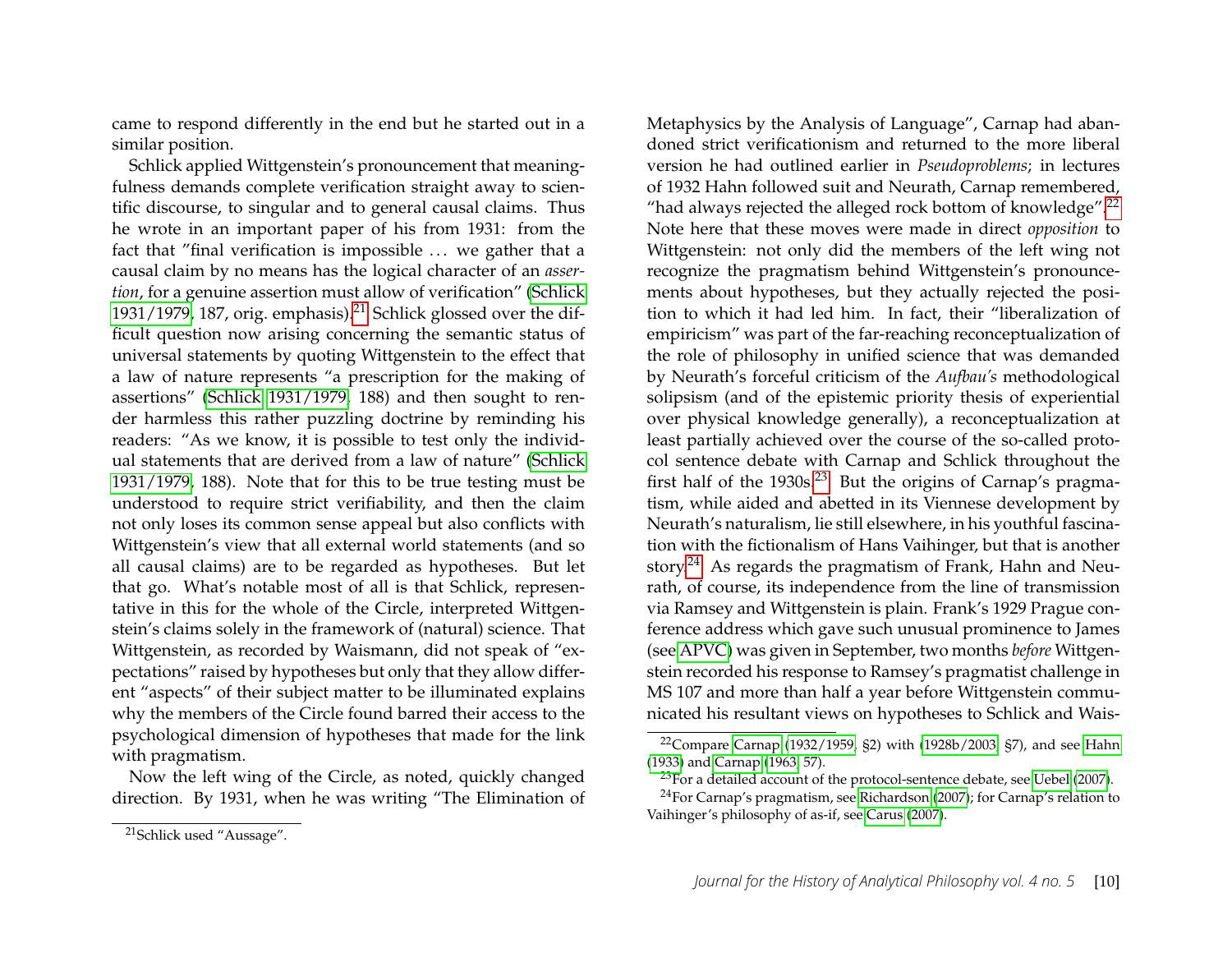mann. Frank's (and Neurath's and Hahn's) pragmatism was independent of Wittgenstein's.

Schlick, as noted, reacted differently and went along with Wittgenstein. Though by 1934 he (and Wittgenstein) seem to have given up on the conception of hypotheses as instructions for making assertions, it was not until his reply to Lewis that Schlick made this change public.<sup>[25](#page-11-0)</sup> In retrospect it is clear what happened. Schlick followed Wittgenstein in effecting a paradigm change in the theory of meaning by excising the picture theory and embracing the conception of meaning as use. What distinguished Schlick from the left wing of the Circle and, of course, from everybody else in the Circle apart from Waismann—is that he had access to Wittgenstein's manuscripts, apparently also to the "Big Typescript"  $(T 218)^{26}$  $(T 218)^{26}$  $(T 218)^{26}$  And in that typescript Wittgenstein did give, as we saw, the "liberating word" that did not fall in their conversations: "A hypothesis is a law for forming expectations".[27](#page-11-2) I conclude that Schlick (and Waismann) in the end were indeed deeply affected by what Misak points out was Wittgenstein's pragmatist turn. So pragmatism did enter the Vienna Circle via the Ramsey-Wittgenstein line as well. What must be stressed, however, is that at the terminus of this route the pragmatist elements were not recognized as such, neither by Schlick or Waismann nor were they advertised as such by Wittgenstein. Both the transmission and the result remained "subterranean".

Wittgenstein's pragmatist turn, his turn away from the logical atomist conception of language and thought and the corresponding distinction between primary and secondary language took nearly two years to complete. Not surprisingly, given the difference of perspectives, many of Wittgenstein's interlocutors in the Circle had difficulties in understanding the extent to which he did not just revise but abandon the logical atomism of the *Tractatus* and so failed to get the measure of his new philosophy. Of course, situational matters increased the difficulty: having been demoted to recipients of testimony from Waismann, some began to wonder. For his part, Wittgenstein clearly abhorred something he perceived in the Vienna Circle, especially in or about the theorists counted among the left wing. Just what he objected to in their "scientism" is hard to tell, but it seems that at least some of it was owed to a misperception: both parties were, after all, taking pragmatist insights on board, albeit each after their own fashion. In this respect they were close, and yet in others far apart. (Given all that, the unfortunate allegation of plagiarism was an accident waiting to happen.)

So whatever the left Vienna Circle received from Wittgenstein, it was not pragmatism. But also the reception on the part of Schlick was incomplete. Schlick did his best to try to take on board the new Wittgenstein, but he did not appreciate the pragmatist dimension of his new philosophy. In consequence we can see Schlick expounding the virtues of a meaning-as-use conception to the pragmatist C. I. Lewis as the best and latest flowering of empiricism. "More ironies!" one may be prompted to remark, but what must be remembered is that Wittgenstein himself does not seem to have understood himself as a pragmatist either. Once we look beyond such labels, however, we can see in any case that the relation pragmatism-logical em-

<span id="page-11-0"></span> $25$ In a letter to Carnap of  $5<sup>th</sup>$  June 1934, Schlick discounted Carnap's continued attribution of the contentious view of hypotheses to Wittgenstein and even downplayed its importance as a mere "terminological spleen" ("terminologische Marotte") on his part, leaving Carnap mystified.

<span id="page-11-1"></span><sup>&</sup>lt;sup>26</sup>Schlick reported to Carnap on  $10^{th}$  May 1934: "Wittg[enstein']s own ms., of which I have large parts for safe keeping, is a true work of genius. It really clears up the philosophical problems without any formal preliminaries or special technical auxiliaries." ("Wittg[enstein]s eigenes MS, von dem ich einen großen Teil in Verwahrung habe, ist höchst genial; es räumt wirklich mit den philosophischen Problemen auf ohne jede formale Vorbereitung und besonderen Hilfsmitteln.") (RC 029–28–17, Carnap Papers, Archive of Scientific Philosophy, Hillman Library, University of Pittsburgh, quoted with permission.)

<span id="page-11-2"></span><sup>27</sup>See note [18](#page-8-4) above.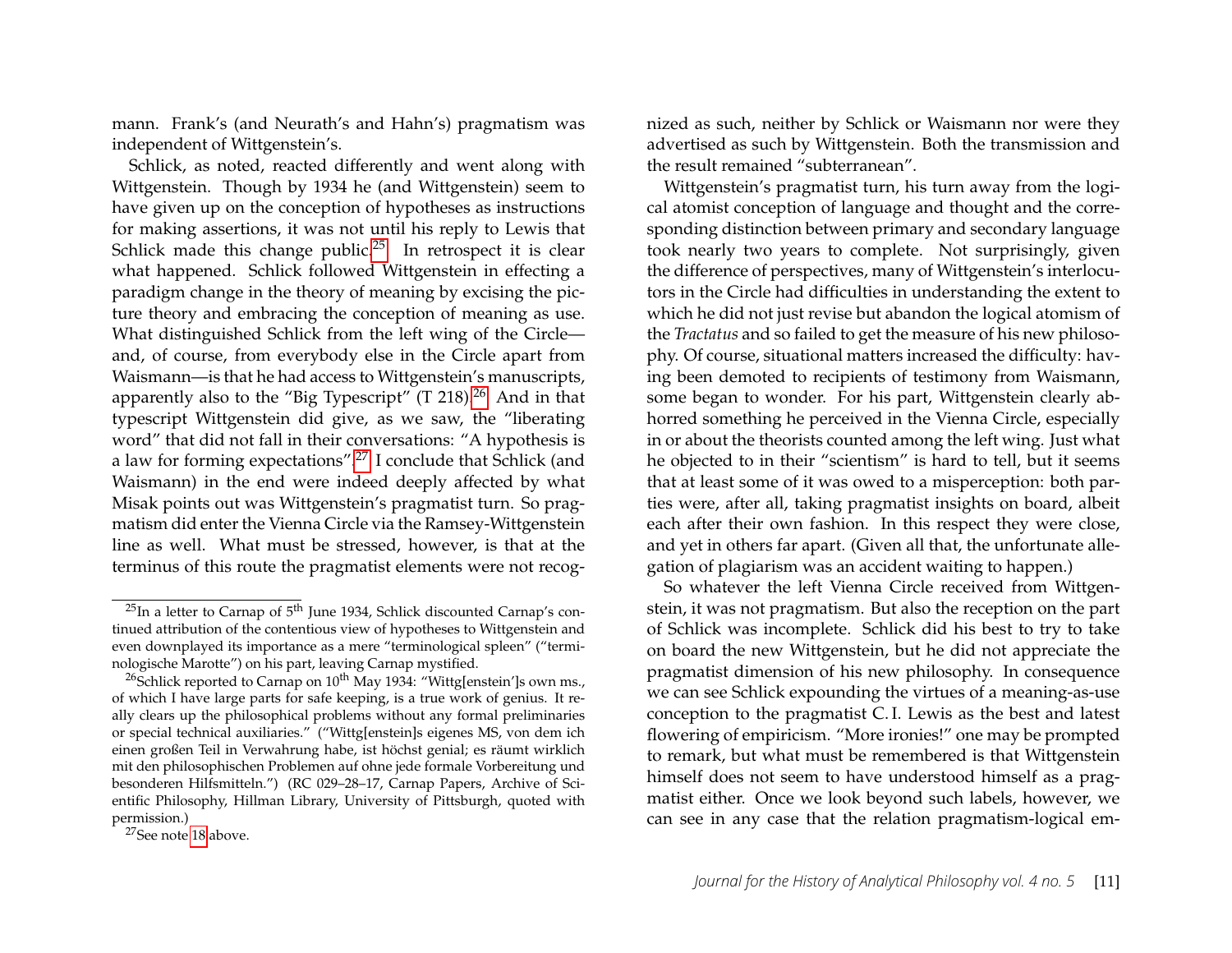piricism is a many-many relation. Broadly speaking and sticking to the main protagonists here, the pragmatist sympathies of Frank, Hahn and Neurath were elicited by William James (and prepared for by Mach), the pragmatism of Schlick by Peirce as filtered through the middle Wittgenstein, and both logical empiricisms differed accordingly.

It also seems that we are left with three rather different outcomes of the interactions surveyed. No doubt matters will turn out to be considerably more complicated once they are looked into more closely, but at first glance these vistas open up. As just noted, the pragmatism that Schlick and Waismann imbibed from Wittgenstein remained unrecognized as such, but it also does not seem to have left a lasting legacy: Schlick's working life was cut short while Waismann's, after his break from Wittgenstein, lead into isolation. The pragmatist sympathies of the left wing of the Vienna Circle brought Charles Morris and, temporarily, John Dewey himself into the International Encyclopedia of Unified Science project and survived into the 1950s with Frank's continued but ultimately marginal-ized efforts to further similar cooperation.<sup>[28](#page-12-0)</sup> (Carnap's pragmatism also remained much undercover, only recently receiving belated recognition—see [Richardson 2007](#page-14-13) and [Carus 2007.](#page-13-15)) Wittgenstein's pragmatism, finally, seems to have done best though it also stayed unrecognized as such for the longest time. In any case, except perhaps for the field of philosophy of science, his later thought has proved a rich resource for some of the most interesting projects being pursued in current analytical philosophy, including those of some "new pragmatists" (see [Misak 2010\)](#page-14-14).

To sum up, I reiterate my gratitude to Klein and Misak for deepening, to start with, my own appreciation of the complexity of the interaction between pragmatism and logical empiricism and the latter's sometime muse, Wittgenstein, in the first

four decades of the previous century. My comments here via amendments and clarifications are meant to suggest one way in which all the different points can hang together. As regards Misak's fascinating narrative of how pragmatism entered Wittgenstein's thought via Ramsey, I am prompted to stress that that path seems entirely independent of the one that pragmatism took in entering the ideas of the members of the former first Vienna Circle. As regards Klein's instructive investigation of William James's own anti-psychologistic inclination, I'm prompted to stress that it is Frank's, Hahn's and Neurath's perception of James as a psychologistic thinker that I hold responsible for the long delayed acknowledgement of their pragmatist sympathies (not for a delayed recognition on their part of their affinities with pragmatism to start with). In consequence my agreement with Klein is wider than portrayed by him but that with Misak is somewhat narrower than suggested by her. None of these differences, however, should obscure the most notable fact of the matter at hand that we are fully agreed on: that there was considerable more to the interaction of pragmatism and logical empiricism than their more or less accidental cohabitation in North American academia in the time of the latter's exile there from its Central European home. That "more" is worth exploring also, I believe, into mid-century and beyond, but that too is another story.

#### **Thomas Uebel**

University of Manchester thomas.uebel@manchester.ac.uk

<span id="page-12-0"></span> $28$ For instances of this marginalization, see [Reisch \(2005,](#page-14-15) chap. 15).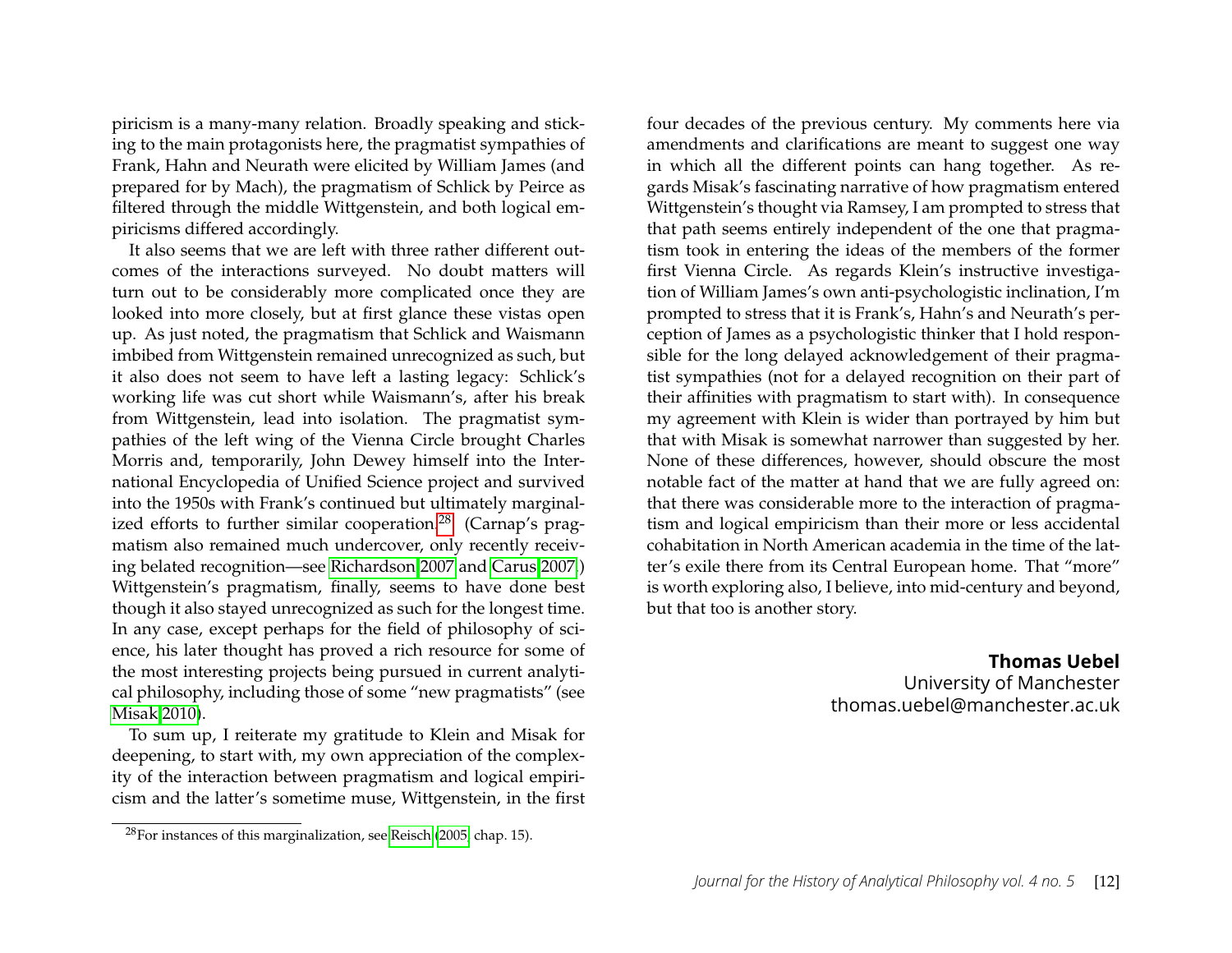#### **References**

- <span id="page-13-4"></span>Carnap, Rudolf, 1928a. *Der logische Aufbau der Welt*. Berlin: Weltkreisverlag. Translated as *The Logical Structure of the World*. Berkeley: University of California Press, 1967. Repr. Chicago: Open Court, 2003.
- <span id="page-13-6"></span>, 1928b/2003. *Scheinprobleme in der Philosophie*. Berlin: Bernary, 1928. Translated as "Pseudoproblems in Philosophy" in Carnap, *The Logical Structure of the World*, pp. 301–43. Berkeley: University of California Press, 1967. Repr. Chicago: Open Court, 2003.
- <span id="page-13-13"></span>, 1932/1959. "Überwindung der Metaphysik durch logische Analyse der Sprache." *Erkenntnis* 2 (1932): 219–241. Translated as "The Elimination of Metaphysics through Logical Analysis of Language." In *Logical Positivism*, edited by A. J. Ayer, pp. 60–81. New York: Free Press, 1959.
- <span id="page-13-7"></span>, 1963. "Intellectual Autobiography." In *The Philosophy of Rudolf Carnap*, edited by P. A. Schilpp, pp. 3–84. LaSalle, IL: Open Court.
- <span id="page-13-15"></span>Carus, A.W., 2007. *Carnap and 20th Century Thought: Explication as Enlightenment*. Cambridge: Cambridge University Press.
- <span id="page-13-8"></span>Creath, Richard, 1982. "Was Carnap a Complete Verificationist in the *Aufbau*?" *PSA 1982*, vol. 1: 384–393.
- <span id="page-13-1"></span>Dewey, John, et al. 1909. *Studies in Logical Theory*. Chicago: University of Chicago Press. Reprinted in *Essays in Experimental Logic*. Chicago: University of Chicago Press, 1916. Repr. New York: Dover, n.d.
- <span id="page-13-3"></span>Feigl, Herbert, 1950. "De Principiis Non Disputandum? On the Meaning and Limits of Justification." In *Philosophical Analysis*, edited by M. Black. Ithaca: Cornell University Press.

Reprinted in *Inquiries and Provocations*, edited by R. S. Cohen, pp. 237–68. Dordrecht: Reidel, 1981.

- <span id="page-13-12"></span>Ferrari, Massimo, 2016. "William James and the Vienna Circle." In *Logical Empiricism and Pragmatism*, edited by F. Stadler and S. Pihlstrom. Dordrecht: Springer.
- <span id="page-13-5"></span>Frank, Philipp, 1949. "Historical Introduction." In *Modern Science and its Philosophy*, pp. 1–52. Cambridge, MA: Harvard University Press.
- <span id="page-13-9"></span>Friedman, Michael, 1992. "Epistemology in the *Aufbau*." *Synthese* 93: 15–57. Reprinted in *Reconsidering Logical Positivism*, pp. 114–51. Cambridge: Cambridge University Press, 1999.
- <span id="page-13-14"></span>Hahn, Hans, 1933. *Logik, Mathematik und Naturerkennen*. Vienna: Gerold. Translated in *Unified Science*, edited by B. McGuinness, pp. 24–45. Dordrecht: Kluwer, 1987.
- <span id="page-13-2"></span>Haller, Rudolf, 2003. "On Herbert Feigl." In *Logical Empiricism in America*, edited by G. L. Hardcastle and A. Richardson, pp. 115–28. Minneapolis: University of Minnesota Press.
- <span id="page-13-10"></span>James, William, 1890. *The Principles of Psychology*. New York: Henry Holt and Company.
- , 1907/1908. *Pragmatism. A New Name for Some Old Ways of Thinking*. London: Longmans, Green & Co., 1907. German version: *Pragmatismus. Ein neuer Name für alte Denkmethoden*, translated by W. Jerusalem. Leipzig: Klinkhardt, 1908.
- <span id="page-13-11"></span>, 1909. *The Meaning of Truth*. London: Longmans, Green & Co.
- <span id="page-13-0"></span>Jerusalem, Wilhelm, 1909. "Apriorismus und Evolutionismus." In *Bericht über den III. Internationalen Kongress für Philosophie zu Heidelberg 1. bis 5. September 1908*, edited by T. Elsenhans, pp. 806–15. Heidelberg: Carl Winter.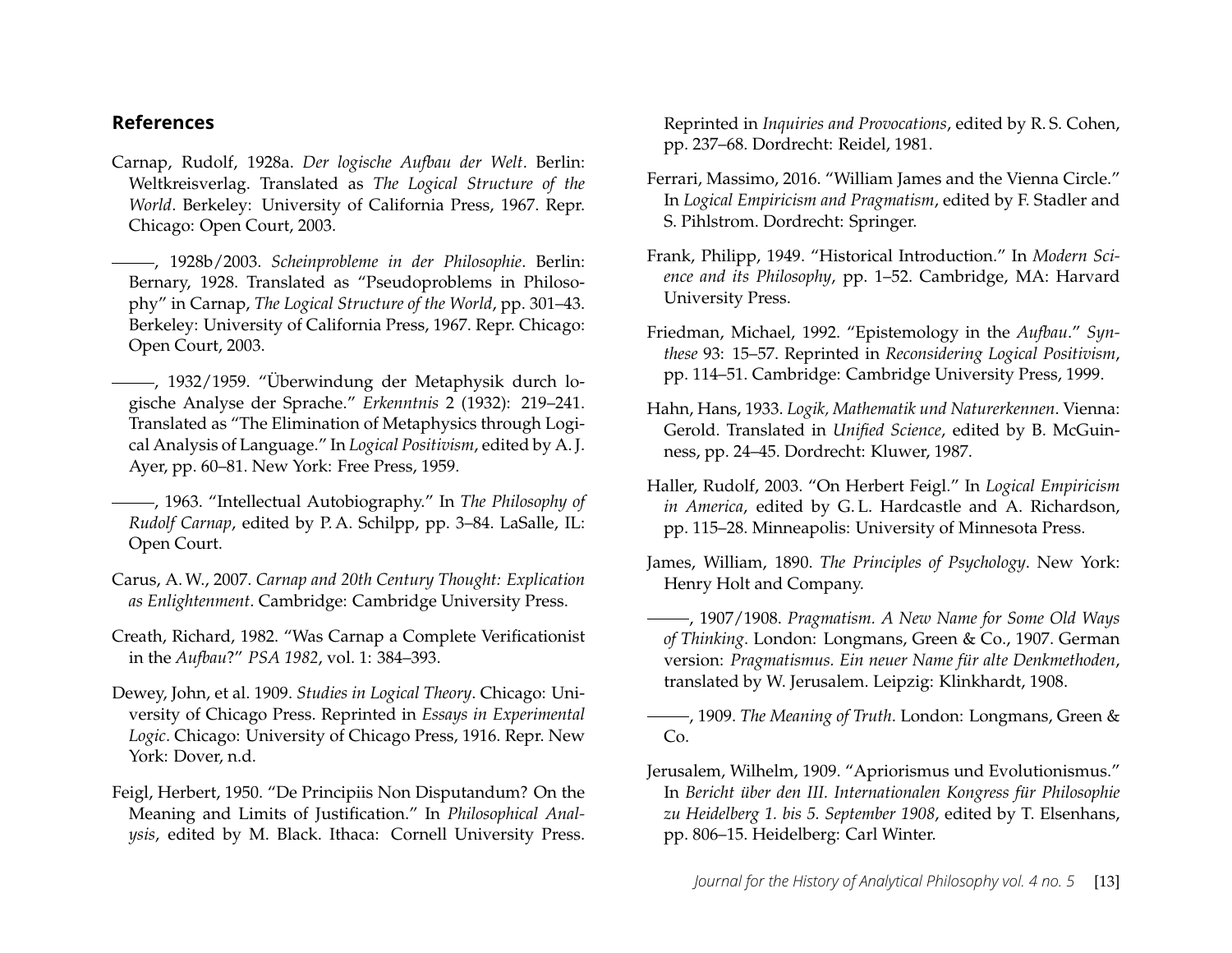<span id="page-14-4"></span>, 1923. *Einleitung in die Philosophy*. Revised and enlarged 9<sup>th</sup> and 10<sup>th</sup> ed. Vienna: Braumüller (1<sup>st</sup> ed., 1899).

- <span id="page-14-1"></span>Klein, Alexander, 2016. "Was James Psychologistic?" *Journal for the History of Analytical Philosophy* 4: 1–21 (this issue).
- <span id="page-14-2"></span>Lewis, C. I., 1929. *Mind and the World Order*. New York: Charles Scribner's Sons.
- , 1934. "Experience and Meaning." *Philosophical Review* 43: 125–46.
- <span id="page-14-6"></span>Mach, Ernst, 1872/1911. *Die Geschichte und die Wurzel des Satzes von der Erhaltung der Arbeit*. Prague: J. G. Calve, 1872. Translated as *History and Root of the Principle of the Conservation of Energy*. Chicago: Open Court, 1911.

<span id="page-14-7"></span>, 1882. *Die ökonomische Natur der physikalischen Forschung*. Leipzig: K. k. Hof- und Staatsdruckerei. Translated as "The Economical Nature of Physical Inquiry." In *Popular Scientific* Lectures, pp. 186–213. Chicago: Open Court, 1893, 5<sup>th</sup> ed., 1943.

- <span id="page-14-3"></span>, 1883/1960. *Die Mechanik in ihrer Entwicklung historischkritisch dargestellt*. Leipzig: Brockhaus, 1883, 9th ed., 1933. Translated as *The Science of Mechanics*, Chicago: Open Court, 6 th ed., 1960.
- <span id="page-14-8"></span>, 1905/1976. *Erkenntnis und Irrtum*. Leipzig: Barth, 1905. Translated as *Knowledge and Error*. Dordrecht: Reidel, 1976.
- <span id="page-14-11"></span>McGuinness, Brian, ed., 1967/1979. *Wittgenstein und der Wiener Kreis. Gespräche aufgezeichnet von Friedrich Waismann*. Frankfurt: Suhrkamp, 1967. Translated as *Wittgenstein and the Vienna Circle. Conversations Recorded by Friedrich Waismann*. Oxford: Blackwell, 1979.
- <span id="page-14-14"></span>Misak, Cheryl, ed., 2010. *New Pragmatists*. Oxford: Oxford University Press.
- <span id="page-14-12"></span>, 2016. "The Subterraenan Influence of Pragmatism on the Vienna Circle: Peirce, Ramsey, Wittgenstein." *Journal for the History of Analytical Philosophy* 4: 1–15 (this issue).
- <span id="page-14-9"></span>Neurath, Otto, 1946/1983. "The Orchestration of the Sciences by the Encyclopedism of Logical Empiricism." *Philosophy and Phenomenological Research* 6 (1946): 496–508. Reprinted in *Philosophical Papers 1913–1946*, edited by R. C. Cohen and M. Neurath, pp. 230–42. Dordrecht: Reidel, 1983.
- <span id="page-14-0"></span>Peirce, C. S., 1923. *Chance, Love and Logic: Philosophical Essays*, edited by M. R. Cohen. New York: Harcourt, Brace and Company.
- <span id="page-14-5"></span>Perry, R. B., 1936. *The Thought and Character of William James. As revealed in unpublished correspondence and notes, together with his published writings*, vol. II, *Philosophy and Psychology*. Boston: Little, Brown and Company.
- <span id="page-14-10"></span>Ramsey, F. P., 1931/1990. "Truth and Probability (1926)." In *The Foundations of Mathematics and Other Logical Essays*, edited by R. B. Braithwaite, Cambridge: Cambridge University Press, 1931. Reprinted in *Philosophical Papers*, edited by D. H. Mellor, pp. 52–104. Cambridge: Cambridge University Press, 1990.
- <span id="page-14-15"></span>Reisch, George, 2005. *How the Cold War Transformed Philosophy of Science*. Cambridge: Cambridge University Press.
- <span id="page-14-13"></span>Richardson, Alan, 2007. "Carnap's Pragmatism." In *The Cambridge Companion to Carnap*, edited by R. Creath and M. Friedman, pp. 295–315. Cambridge: Cambridge University Press.
- Schlick, Moritz, 1910–11. "Das Wesen der Wahrheit nach der modernen Logik." *Vierteljahreszeitschrift für wissenschaftliche Philosophie und Soziologie* 34–35: 386–477. Translated as "The